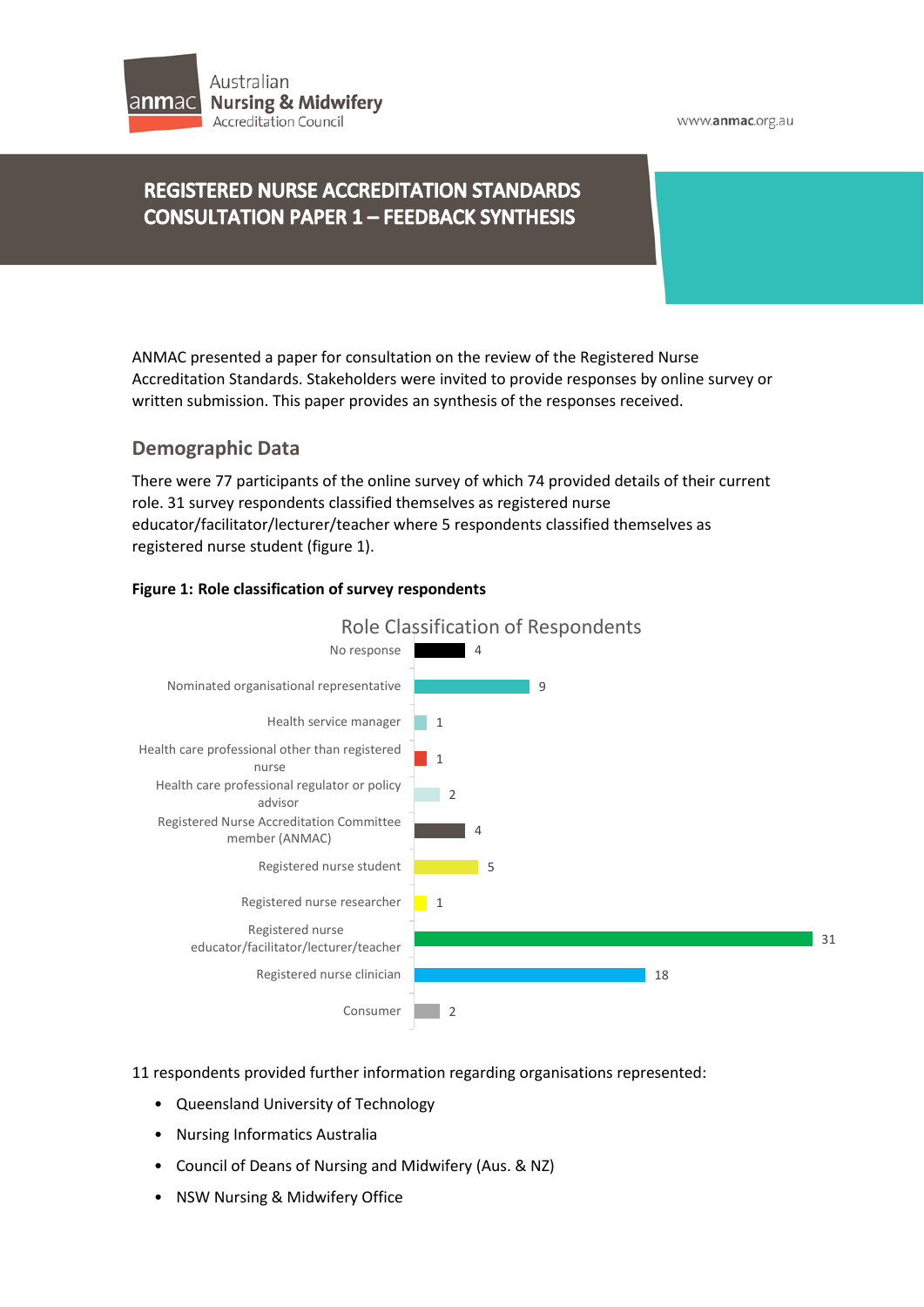- Safer Care Victoria & Victoria Department of Health and Human Services Workforce Branch
- Australian Pharmacy Council
- University of South Australia, School of Nursing and Midwifery
- Organisational representative for Australian Society for Simulation in Healthcare
- Ramsay Health Care
- Enrolled Nurse
- Eastern Health

Respondents also provided data on their primary work location. As seen in figure 2, majority of respondents were from Victoria (30%) and New South Wales (22%), while there were no respondents from the Northern Territory.

### **Figure 2: Primary location of survey respondents**



Written responses were received from 22 organisations, those who provided permission for submission publication are:

- Australian College of Midwives
- Australian College of Nurses
- Australian Commission on Safety and Quality in Health Care
- Australian Nursing and Midwifery Federation
- Australian Technology Network of Universities
- Chief Nursing and Midwifery Officer, Queensland Health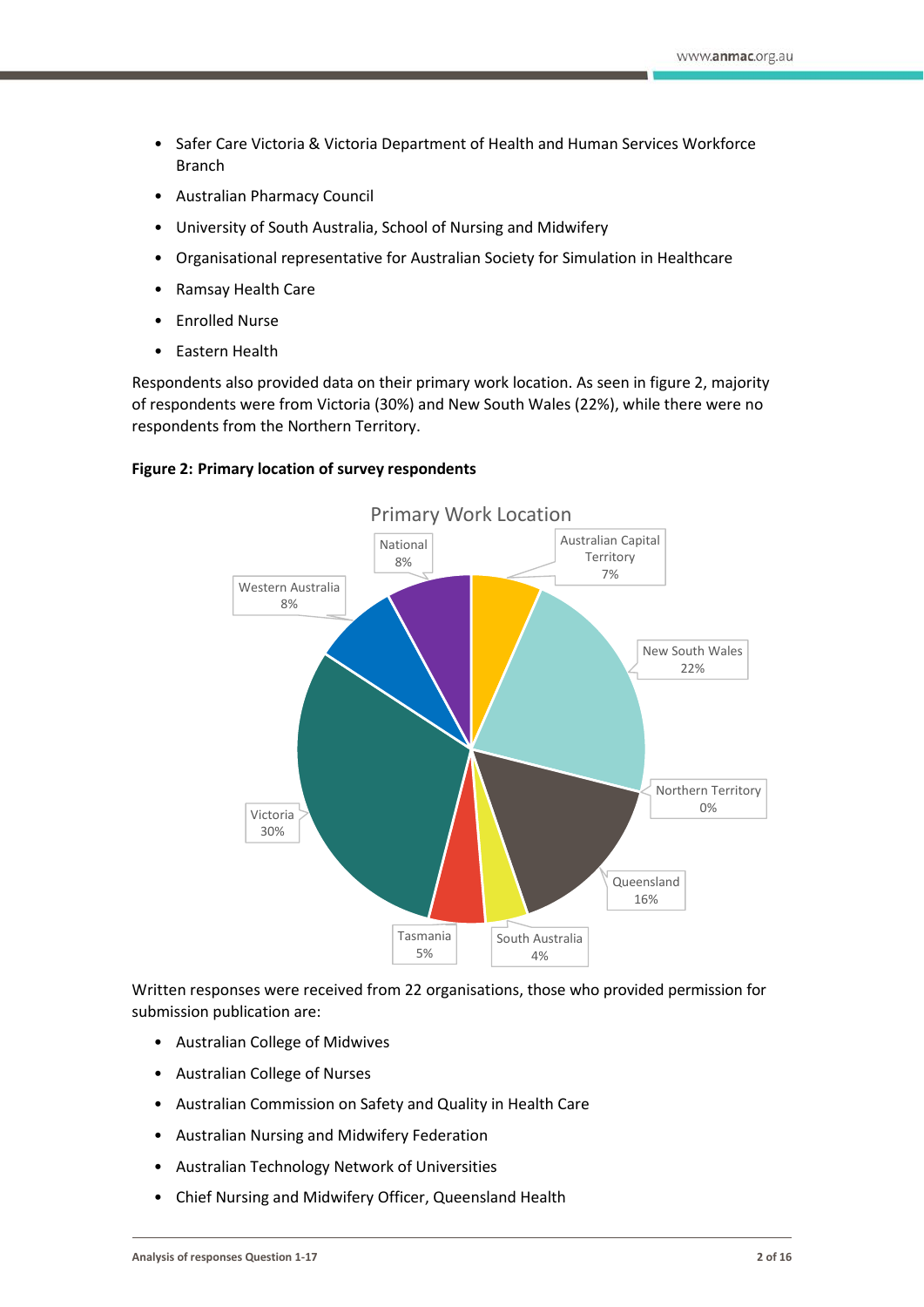- Congress of Aboriginal and Torres Strait Islander Nurses and Midwives
- Department of Health
- Edith Cowan University
- Migrant and Refugee Women's Health Partnership Secretariat
- Office of the Chief Nurse and Midwife, DHHS Tasmania
- Queensland Nurses and Midwives Union
- South Australian Nursing and Midwifery Office
- Southern Cross University
- T. Levett-Jones, University of Technology Sydney
- University of South Australia
- Universities Australia
- University of Technology Sydney Midwifery

Responses from all written submissions, including those not available for publication are included in this synthesis.

### **Question 1**

# **What support mechanisms should be offered to students from diverse backgrounds entering registered nurse programs to ensure they receive the appropriate levels of support?**

58 responses were received to this question. The majority of responses mentioned support mechanisms for English language, cultural safety, mentoring and academic support, as well as flexible entry pathways to encourage enrolment and retention of Aboriginal and/or Torres Strait Islander peoples as well as cultural diversity. Academic and literacy and numeracy support were also important in responses. Flexibility and alternative options for study mode and clinical placement were mention as well as scholarships and financial support whilst on clinical placement.

A few responses mentioned that this aspect of the standards is the domain of the Tertiary Education Quality and Standards Agency and should not be duplicated in the Accreditation standards. The importance of early feedback to students regarding their performance was also mentioned as a mechanism.

#### **Question 2**

# **How can accreditation standards support inclusion of strategies to increase student retention?**

54 responses were received to this question. Most significantly reported in the responses was quality clinical placement, followed by an improved selection process and academic support. Many responses mentioned supports for pre-entry pathways, cultural safety/support, peer support, simulation, clinical placement evaluation, social supports, health culture policies and increased clinical placements. Further to this, respondents mentioned English language support, counselling/emotional support, clinical placement flexibility, face to face learning, options for study mode full-time/part-time and student input into the program. A number of responses also mentioned mentoring, orientation, early professional placement experience, education providers reporting on retention rates, contemporary teaching and learning, early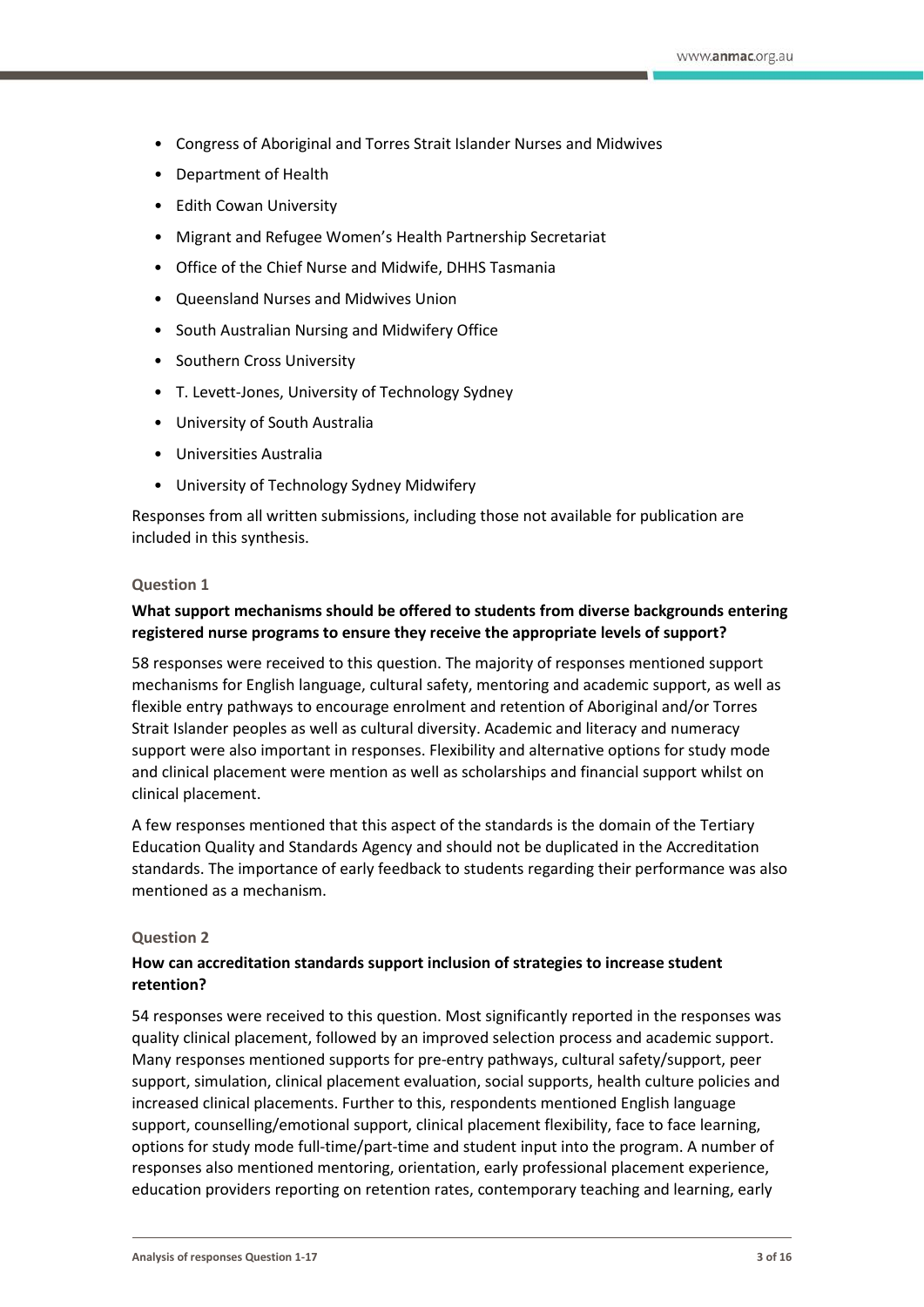feedback to students, a four-year degree, paid placement/ apprenticeship model and active learning methods.

### **Question 3**

**Should students who are required by the Nursing and Midwifery Board of Australia (NMBA) to provide a formal English language skills test result for registration, also be required to demonstrate achievement of the NMBA specified level of English language skills before starting a registered nurse program?**

71 responses were received to this question. 52 respondents (73%) supported a change to the English language component of the standards. 15 respondents (21%) do not support a change and 4 respondents (6%) were unsure. Overall, majority of respondents acknowledged the importance of student awareness of the requirements of the registration standards prior to enrolment and acceptance into a program. Also, significantly discussed is the disadvantage to students from culturally and linguistically diverse backgrounds without English proficiency in progressing through programs.

Respondents who do not support a change in the standards, report that universities set their own requirements for entry to programs as supported in the current standards and provide support to students who are identified as needing it. Also identified was decreased enrolments and access to potential students who would like to commence a career in nursing.

Respondents discussed the lack of large, replicable studies in this area particularly related to entrance to undergraduate programs.

Respondents who support the change mentioned:

- the need to be proficient in the English language prior to professional practice experience which often occurs in first semester.
- Fairer for students and facilities and provides clarity
- Avoids disappointment of student completing course and not meeting registration standard
- Greater English comprehension would benefit the student in undertaking studies in English.
- EN standards have been set with a minimum English language requirement and RN standards should match this
- Development of English language skills is not an outcome of a nursing degree.

### **Question 4**

# **What changes and/or additions to the standards are necessary to support quality improvement in the clinical learning environment?**

52 responses were received to this question. Commonly reported across the responses was the requirement for appropriately trained facilitators, educators and preceptors of students. This was particularly emphasised in relation to staff from health service providers who are supervising or precepting students. Another response mentions that all RNs need foundational knowledge of teaching and learning in a clinical environment. Clinical facilitators should undertake cultural safety training.

Several submissions also identified evidence of collaborative agreements/contract arrangements between education and health service providers which could stipulate principles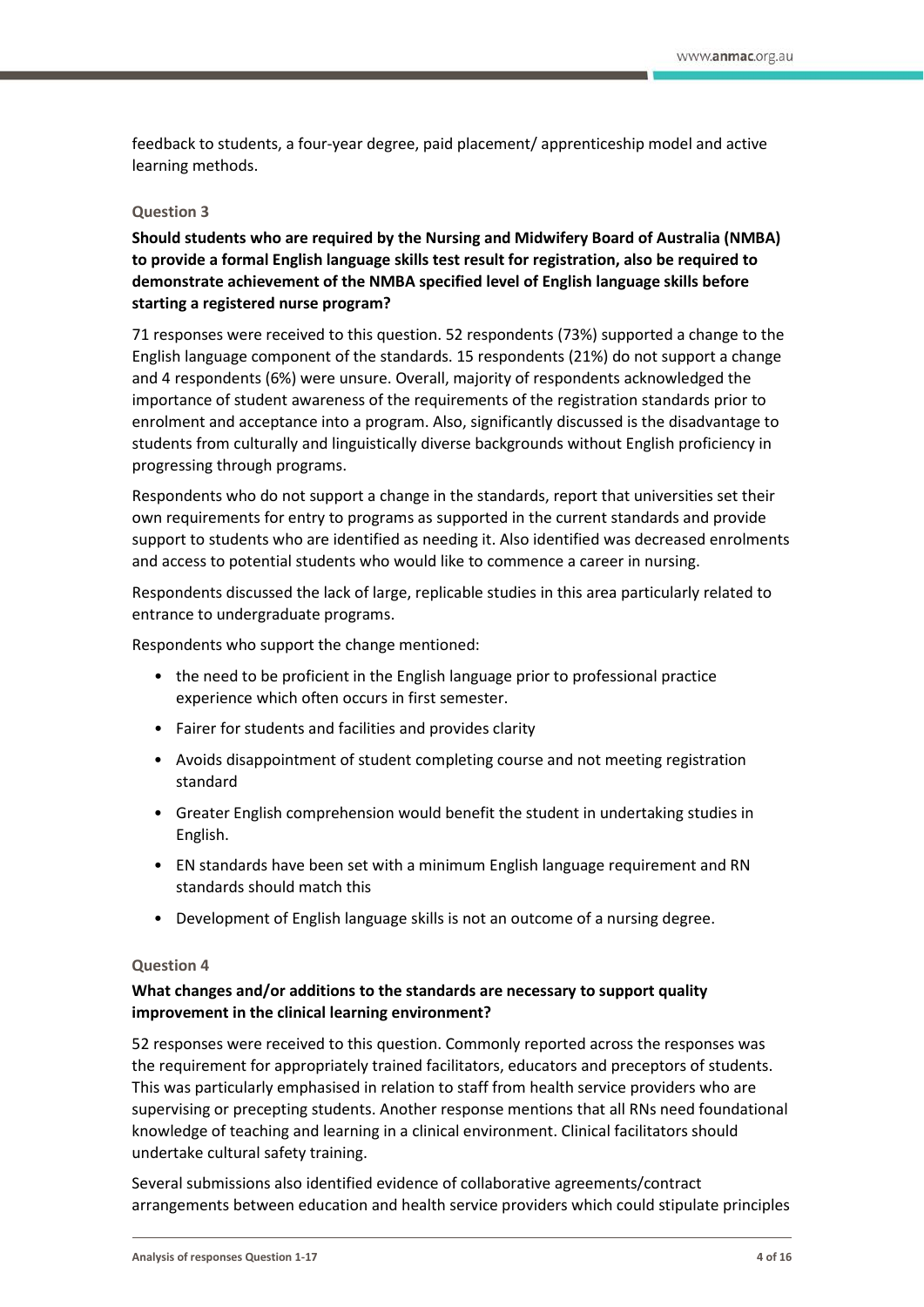for quality clinical placements (guided by ANMAC); should framed in the best interest of students; provision of a culturally safe and respectful environment; include model of clinical services being provided; include ratio of students to clinical educator and a clear process for conflict resolution and/or escalating concerns.

The standards should reflect major health priorities to ensure students are exposed to relevant clinical workplace experiences and encourage universities to seek more opportunities for clinical placements to be undertaken within an Aboriginal health service. Following on from this, providers should be required to have an evaluation framework for clinical placements and show evidence of evaluation of results and how they have been acted upon. This may be possible by the introduction of a single, validated, national competency assessment tool mapped to the Registered Nurse Practice Standards, promoting consistency in assessment of students by clinicians in the workplace and supporting quality improvement in competency assessment. Explicit referencing of the NSQHS standards will promote the alignment of curriculum content on safety and quality and assist to support quality improvements in the clinical learning environment along with the direction proposed in the Draft Report of the Independent Review of Accreditation Systems within the National Registration and Accreditation Scheme.

Several responses mention the dedicated education unit model. but acknowledge that this may not be an accessible model for smaller health services providers. A number of responses also mention the current standards (7, 8 & 9) as covering the issues currently experienced by students and providers, however it may be how the standards are implemented that leads to issues with clinical placement.

#### **Question 5**

# **Are elements of the Best Practice Clinical Learning Environment framework useful in developing outcome-based standards for accreditation? If so, which ones?**

58 responses were received to this question. 4 responses considered that the Best Practice Clinical Learning Environment (BPCLE) framework was not useful, 32 responses considered it useful and 22 responses were unsure.

Several responses supporting elements of the BPCLE framework in the standards provide the caveat of difficulty in accessing and influencing all clinical learning environments students access, particularly those of health service providers.

A number of responses support the use of the BPCLE framework as a scaffold for the development of outcome-based standards, with clear expectations stipulated for how education providers can demonstrate application of the framework due to a number of adjectives used to describe outcomes, such as well prepared, highly competent and appropriate ratios. Another response suggested there need to be clear indicators to ensure consistency and enable assessment teams to easily identify that the elements of the framework are in place and effective. Several responses mention specific elements of the framework as particularly useful, most commonly mentioned is element 3 (a positive learning environment), then 4 (an effective health service – education provider relationship), 5 (effective communication processes) and 6 (appropriate resources and facilities).

Unsure and negative responses discussed the health service focus of the BPCLE framework and that education providers would be unable to control several of the elements; the framework needs to be strengthened to assert that clinical learning must be provided in a culturally safe manner. This framework is not freely available to health services outside of Victoria and the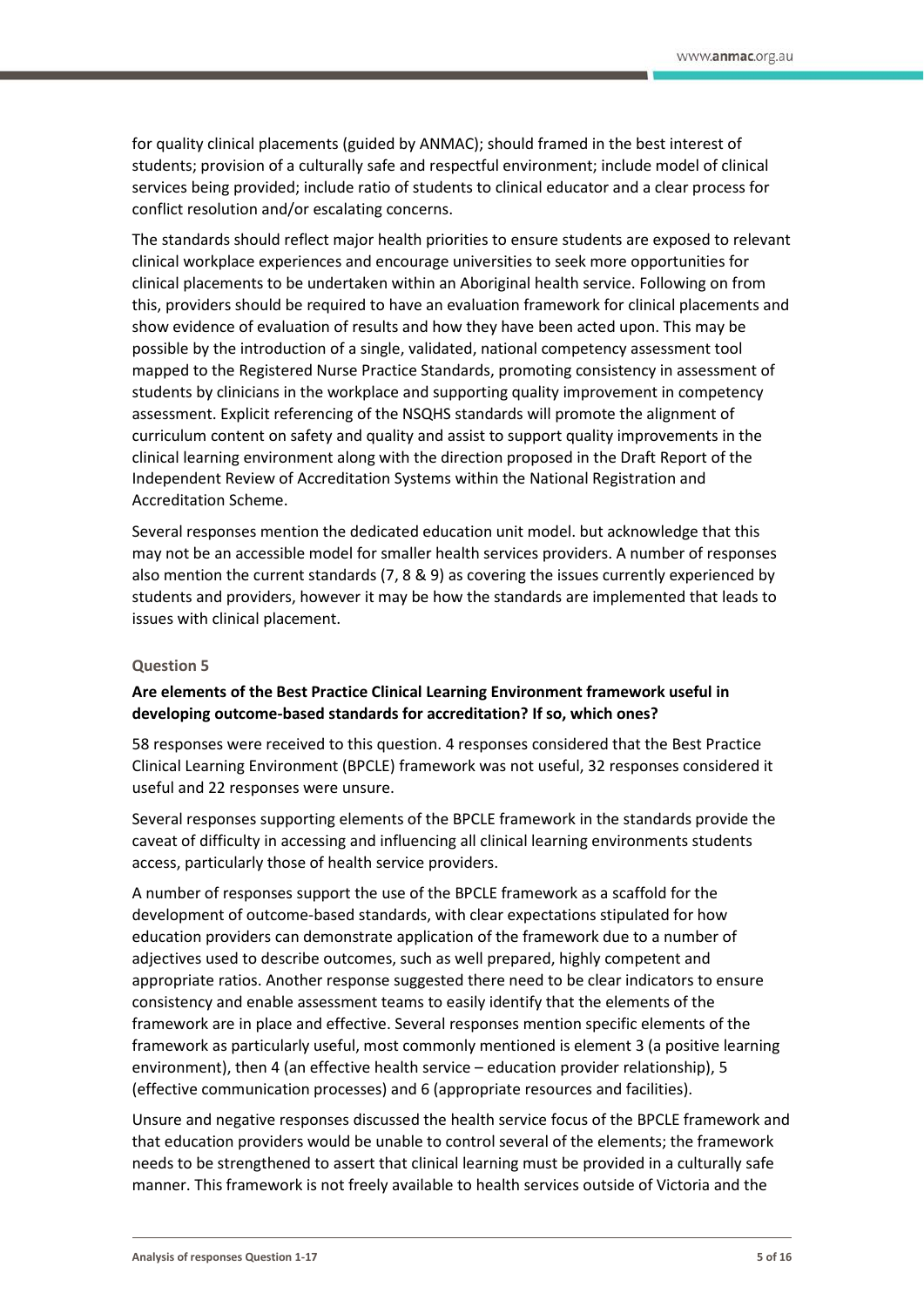development of a National BPCLE requires further consideration. In considering a national BPCLE framework, key issues to be considered are:

- Placement funding models
- Models of WIL supervision
- Availability of placements
- RN program requirements
- How all stakeholders would partner in a collaborative approach to implement and evaluate the framework

#### **Question 6**

#### **How can the accreditation standards better support the use of simulated learning?**

Fifty-three responses were received to this question. Only two respondents considered that no change to the present standards as necessary. Overall, respondents considered that a clear definition of simulation was the crucial starting point with one respondent proposing the development of a nationally agreed set of standards for simulated learning which could be used as the benchmark. Potential best practice standards for simulation include those proposed by the International Nursing Association for Clinical Simulation in Nursing [\(https://www.inacsl.org/i4a/pages/index.cfm?pageid=3407](https://www.inacsl.org/i4a/pages/index.cfm?pageid=3407) ) or those proposed by Arthur, Kable and Levett-Jones (2013).

Respondents believed that, once a clear definition was adopted, then the standard/s, the criteria and the evidence necessary to demonstrate achievement of the standard/s would follow. Some respondents considered that guidance on the way simulation could be used, the most effective models, the different approaches, together with examples of innovative ways to facilitate simulated education would be useful.

Respondents supported evidence based, high quality approaches to simulated learning in nursing and indicated a preference for a structured approach to the included criteria. Possible evidence for inclusion in standard/s incorporated the following:

- the type/s of simulation
- access to physical resources
- the experience and qualification of the educators designing and delivering simulated learning experiences
- the process of developing, adapting and validating clinically authentic scenarios
- how simulation articulates with the clinical practice hours to ensure students achieve a range of experiences
- a mandated ratio of staff to students for the learning experience
- the structure of the experience (briefing, debriefing, assessment & evaluation)

One respondent advocated use of the term 'simulation-based education' (SBE) to replace the term 'simulated learning' and two respondents recommended adoption of Gaba's (2004) definition of health care simulation.

'Simulation is a technique, not a technology, to replace or amplify real experiences with guided experiences that evoke or replicate substantial aspects of the real world in a fully interactive manner'.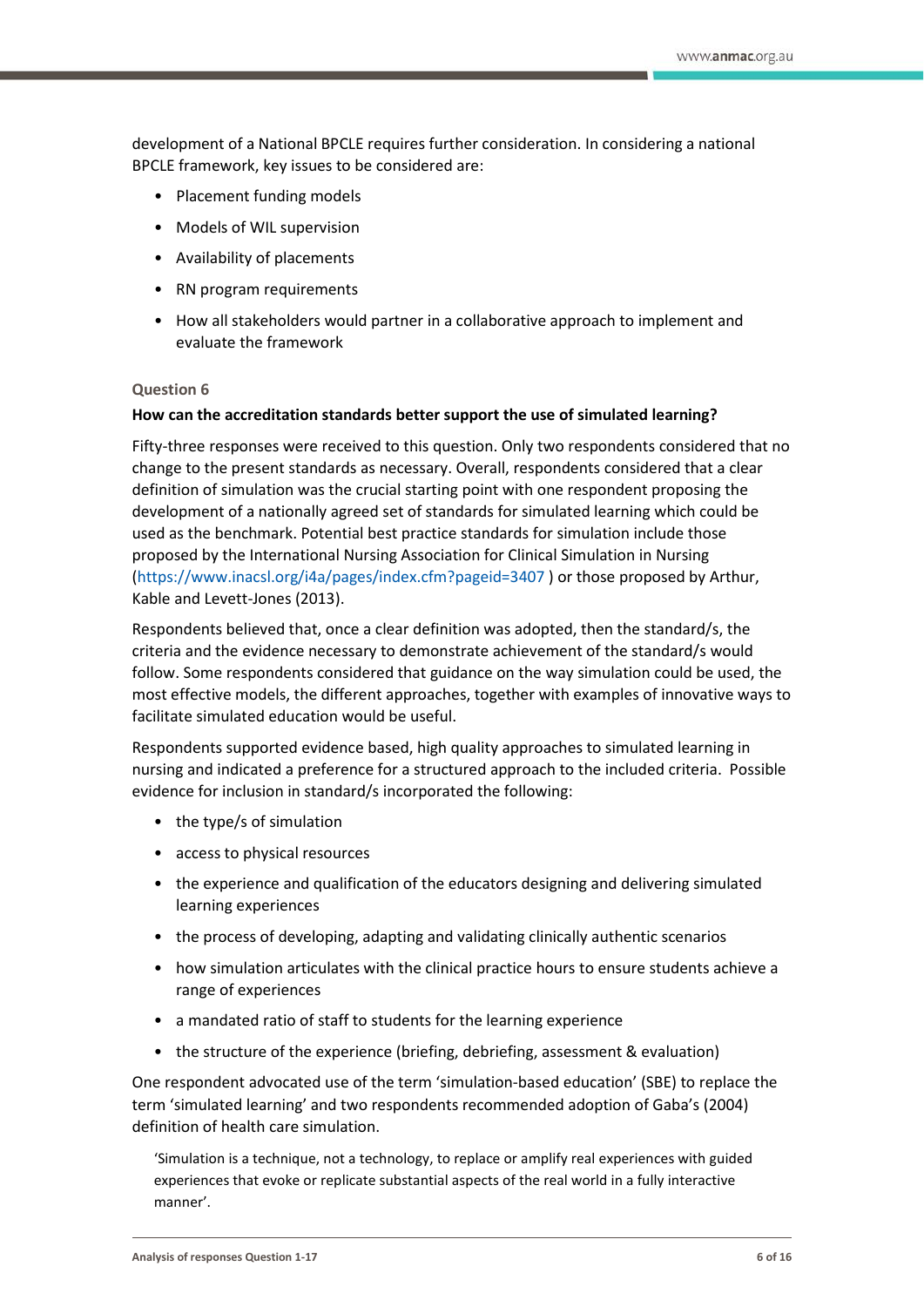This definition was proposed because it:

- specifies simulation as a technique not a technology
- implies that simulation experiences should be authentic, scenario-based, holistic and person-centred
- distinguishes between immersive simulations and more traditional skill-based training.

Three respondents considered a clear distinction needed to be made between simulationbased learning and clinical skills rehearsal. This distinction was important in the context of concerns of the adequacy of the current stipulated clinical placement hours. Several respondents highlighted the need for further research to provide better direction for the questions of what, when and how much in relation to issue of simulated learning in the accreditation standards. ANMAC was encouraged to collaborate with research partners to undertake this research.

### **Question 7**

### **a) Should minimum practice hours be inclusive of simulated learning hours?**

Fifty-seven responses were received to the question. Five respondents considered that there was currently not sufficient evidence, or they would require stronger evidence, on which to make a robust decision whether or not to replace clinical practice hours with simulation. Twenty-three respondents agreed that minimum practice hours should include simulated learning hours. Twenty-nine respondents did not agree that the current minimum practice hours should include simulated learning hours.

# **b) If so, should a maximum percentage of simulated learning hours be stipulated?**

A majority of respondents agreed that the maximum percentage of simulated learning hours should be stipulated. The amount of simulation that should be stipulated ranged from 10-20% (n=5) to 50% (n=1).

Given the lack of evidence in relation to proportional replacement of clinical practice hours with simulation hours, two respondents proposed options (outlined below) for consideration.

- Option A: include an additional 80 (10%) simulation hours in the clinical practice hours
- Option B: replace 10% (80 hours) of the 800 clinical practice hours with simulation hours

These proposed options were subject to the education provider demonstrating that the simulation experience was implemented in line with best practice guidelines. A further four respondents also suggested that a stipulation of maximum simulation hours could be included but should be additional to the current 800 hours of clinical practice (e.g. 880 hours).

### **Question 8**

### **How can the accredited standards better support inter-professional learning?**

Fifty-two respondents answered this question. Overall, the responses indicated strong support for inter-professional education (IPE). Six respondents considered that the current standards satisfactorily address inter-professional learning. A number of respondents believed that IPE was most appropriately undertaken in the clinical setting where some of the most effective IPE experiences for nursing students occur opportunistically (attending team meetings and grand rounds, working collaboratively with physiotherapists to mobilise a patient, spending time with a pain team, accompanying a pharmacist on discharge rounds.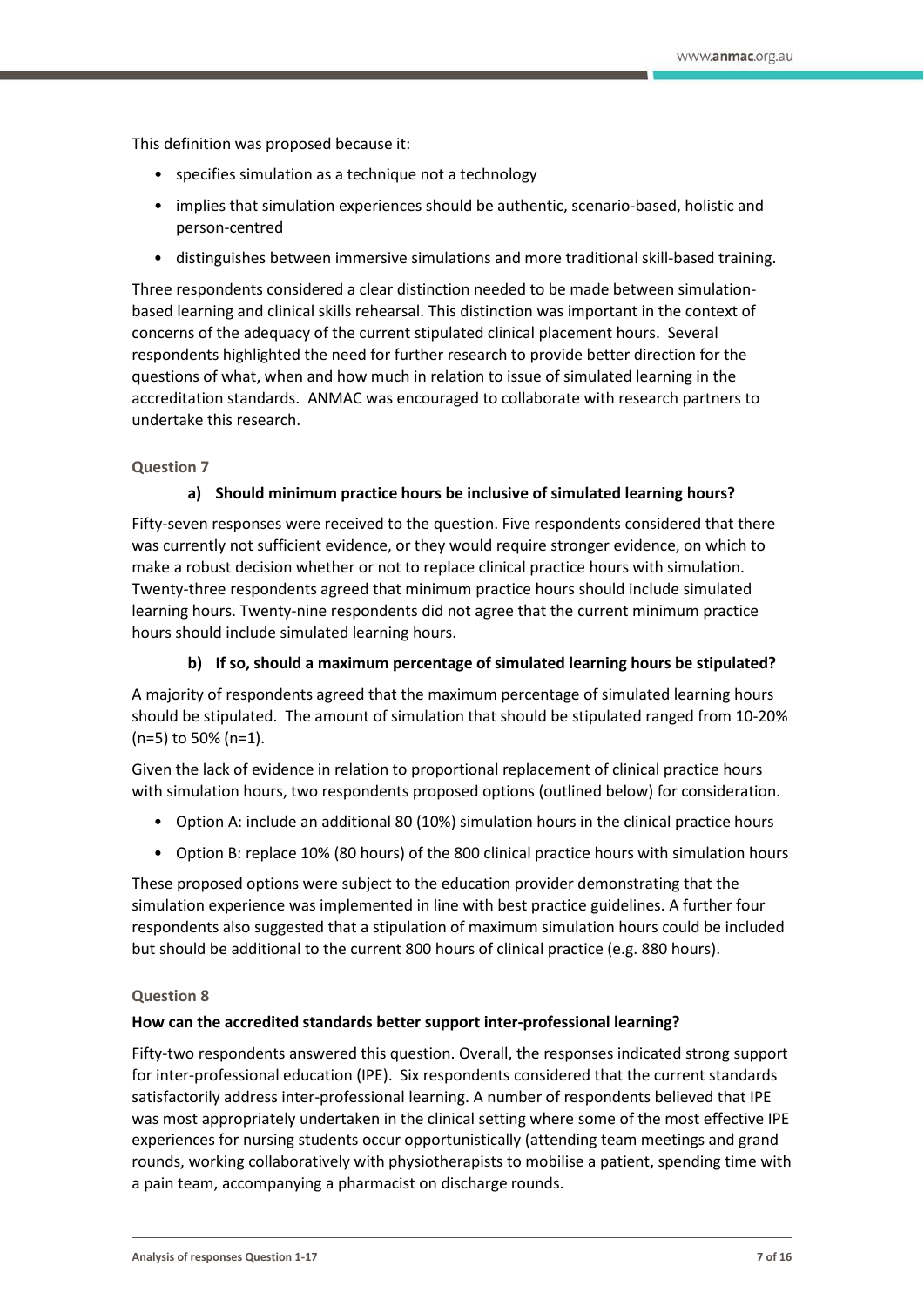Other strategies to better support inter-professional education in nursing accreditation standards included the following:

- include an agreed definition
- specify learning outcomes
- provide evidence of how IPE experiences map across the curriculum to address the specified learning outcomes
- include multiple modes and channels of communication between health professionals (e.g. EMR)
- provide formal and informal opportunities in on-campus (e.g. simulation, classroom) and/or clinical placement
- mandate hours devoted to IPE/no of experiences (n=8)
- enable education and practice supervision to be delivered by other accredited health professionals where relevant (n=5)
- include other disciplines (design, communication, law, science, media)
- encourage mentors to foster collaboration across universities/institutions

Respondents also cautioned that over regulation may disadvantage rural and/or smaller institutions. Simulation can be utilised for IPE, but it should not be substituted for real life opportunities for inter-professional learning. An increase in the requirement for IPE would require an increase in the current minimum clinical practice hours.

### **Question 9**

# **What are the strengths of the style and structure of the current registered nurse accreditation standards?**

Thirty-seven respondents addressed this question. Overall, respondents considered the standards were:

- comprehensive, rigorous, well established
- informed by nurses and developed to meet the needs of the profession
- well known and understood by the nursing profession and education providers
- consistent across other categories of registration (Enrolled Nurse, Midwife & Nurse Practitioner)
- sufficiently flexible to support innovation
- focused on student support and safe practice

One respondent noted the recommendation for a standardised process by the *Independent Review of National Registration and Accreditation Scheme for health professionals* but went on to state,

'It is essential that the nursing and midwifery professions maintain their professional identity and established expertise in relation to accreditation standards...'

citing loss of the distinctive contribution of nurses and midwives to the health care system, impacting on the workforce and compromising care delivery.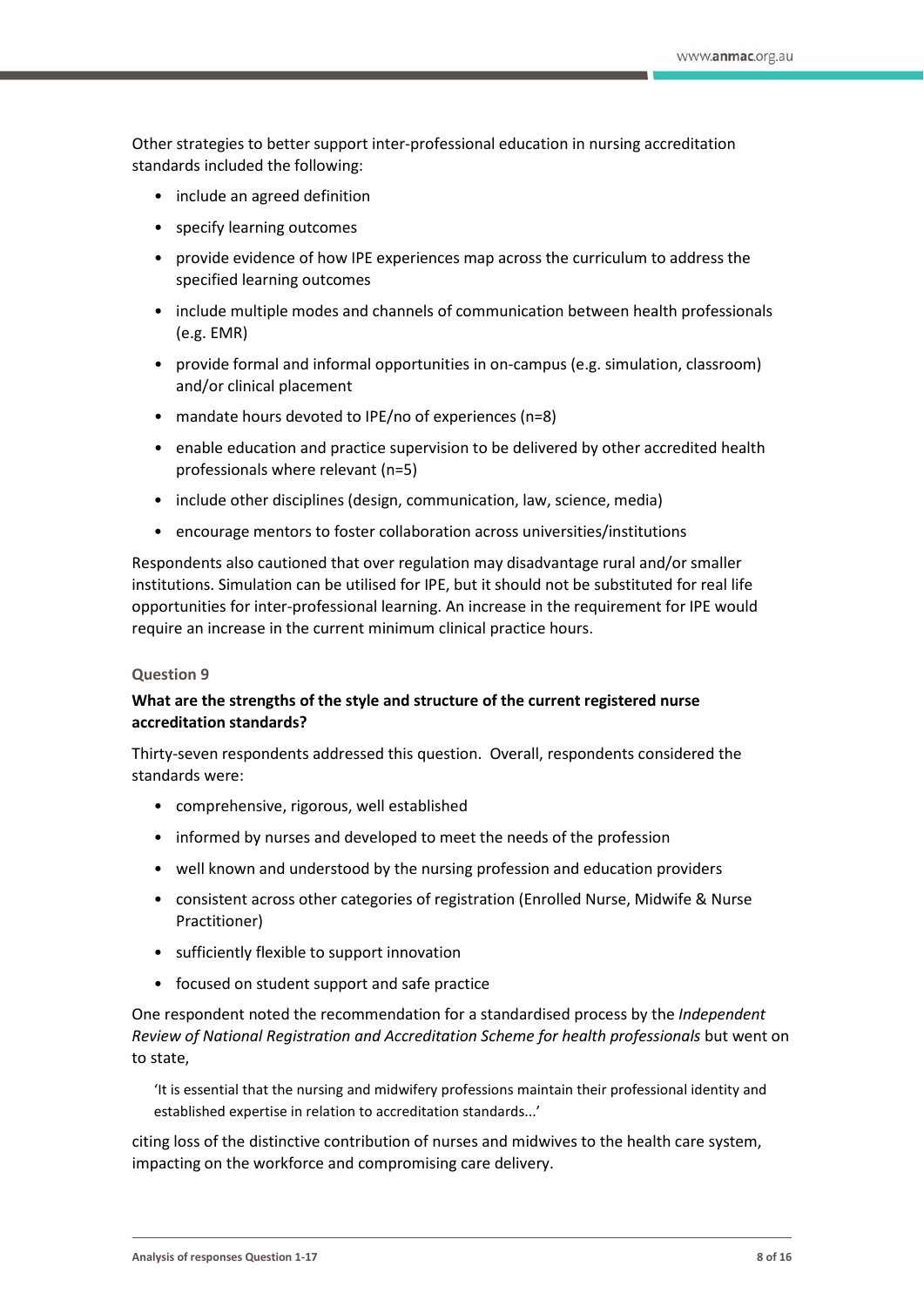Other respondents noted and supported retention of a distinctive nursing perspective in the revision of the standards arguing that, while there was always for improvement*,* the considerable corporate expertise developed by ANMAC over the years of refining the standards should not be underestimated.

### **Question 10**

# **What are the limitations of the style and structure of the current registered nurse accreditation standards?**

Thirty-five respondents replied to this question. Overall, the feedback indicated that respondents considered the standards were repetitive, contained elements of duplication within the standards themselves and also with university processes (TEQSA), and were open to interpretation.

Other respondents concluded the standards were:

- burdensome
	- separate sets of documents for single and double degrees
	- costly in time and staffing dedicated to the task of addressing the criteria
	- column format was cumbersome
- lacking templates and guides leading to assessment panels requiring differences in the way evidence is presented
- lacking the required emphasis on public safety
- overly prescriptive, process driven and input focussed

In contrast with the respondents arguing for the retention of a distinctive nursing perspective to revising the standards, one respondent considered that the current standards may limit room for multi-professional rigor, potentially contributing to nursing or midwifery silos.

# **Question 11**

# **Should the registered nurse standards move to a five-standard structure in line with accreditation standards of other registered health professions?**

Fifty responses addressed this question. Twenty-four respondents agreed that the registered nurse standards could move to a five-standard structure, two respondents did not agree, and 24 respondents provided were unsure or provided conditional support.

Arguments supporting a change to a five-standard structure included:

- reduces repetition
- simplifies the accreditation process for education providers with multiple accredited programs
- accords with the recommendation for a standardised process by the Independent Review of National Registration and Accreditation Scheme for health professionals
- better supports inter-professional learning for collaborative practice by referencing common core set of competencies

Arguments against moving to a five-standard structure cited:

• the limited evidence for the change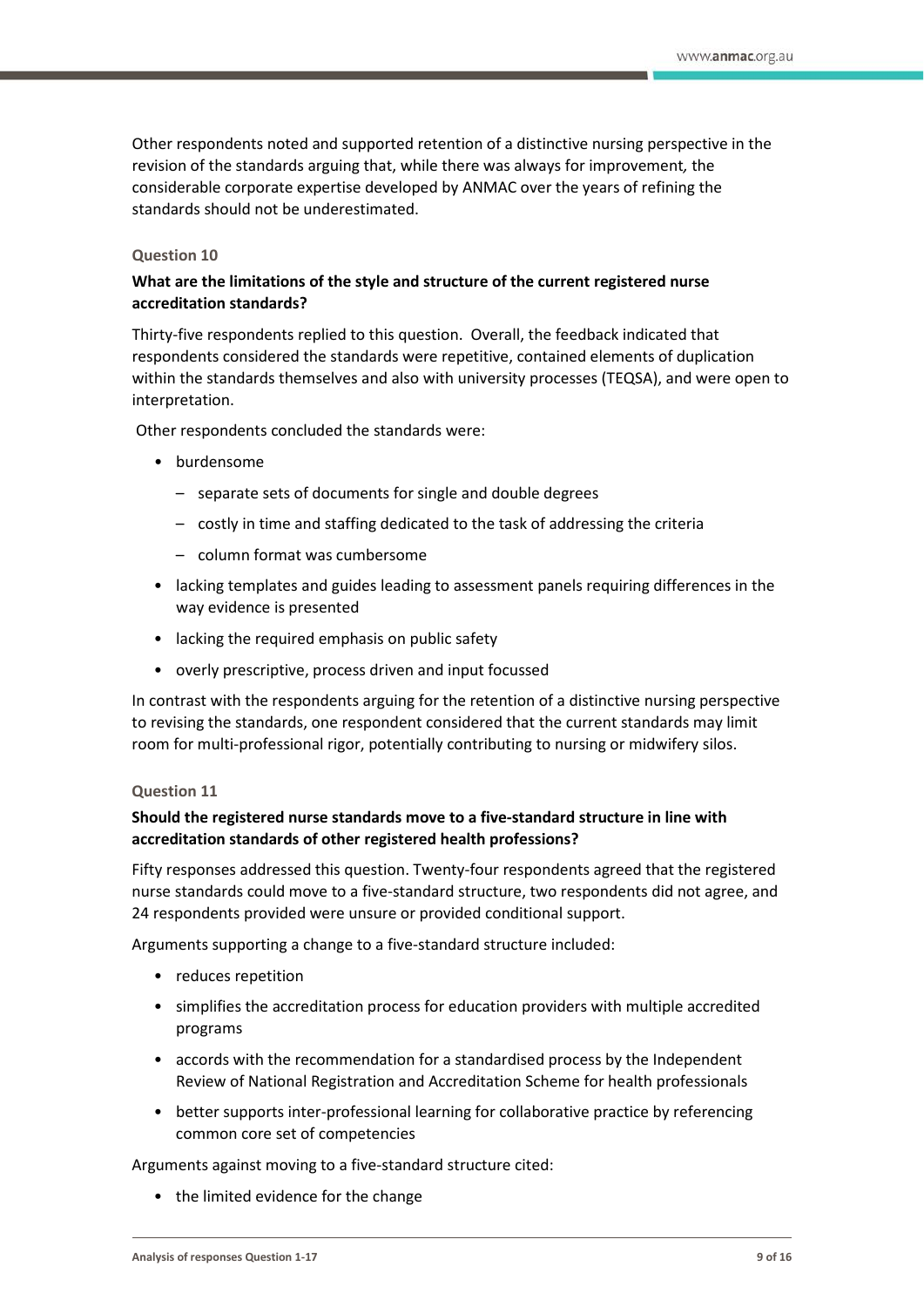- the unclear benefits
- that public safety is central to the national law regulating the health professions and should not be a reflected as a stand-alone domain but integrated within all the accreditation domains
- the potential 'blurring' of nursing standards
- a structure developed for the Allied professions is not sufficiently rigorous for the nursing profession

Arguments providing conditional support for the move included:

- condensing the nursing standards to 5 in a similar way to those of Pharmacy may reduce duplication that exists in the 2012 RN standards
- creating similarities in expectations may improve communication and inter-professional practice between profession

Respondents cautioned that:

- moving to a five-standard structure should only be undertaken if the benefits were clear
- core nursing knowledge and skills should not be compromised
- more information, clarity and further consultation is needed

### **Question 12**

# **To what extent are the accreditation standards clear in their expectations of the evidence required of education providers to demonstrate compliance?**

Forty-six responses (55%) out of the total number of respondents (n=83) provided direct feedback to this question. Twenty respondents considered the accreditation standards were clear, 11 indicated they were not clear with a further 15 respondents highlighting that they considered the standards were somewhat clear/somewhat unclear and would benefit or required clarification and a consistent approach and interpretation from assessors.

A number of respondents commented on this last issue highlighting that assessment teams apply differing perspectives on what does, or does not constitute, sufficient/appropriate evidence to demonstrate compliance with a standard. One respondent considered that orientation to the role (education and preparation of assessors) would provide better consistency among teams and ensure the process was more time efficient.

### **Question 13**

# **What is the best way to provide guidance to the standards and criteria (for example, to ensure consistent interpretation on important concepts?**

A majority of respondents considered that an evidence guide would enhance/clarify the evidence required to demonstrate compliance. Additionally, examples (de-identified) to demonstrate the key concepts that must be addressed in each standard would be useful.

### One respondent wrote

'The standards need to include clearer expectations and the supporting evidence required of education providers to demonstrate compliance with regard to the teaching of Aboriginal health history and culture within a culturally safe teaching environment. This could be done through an explanatory note to guide and assist the university sector'.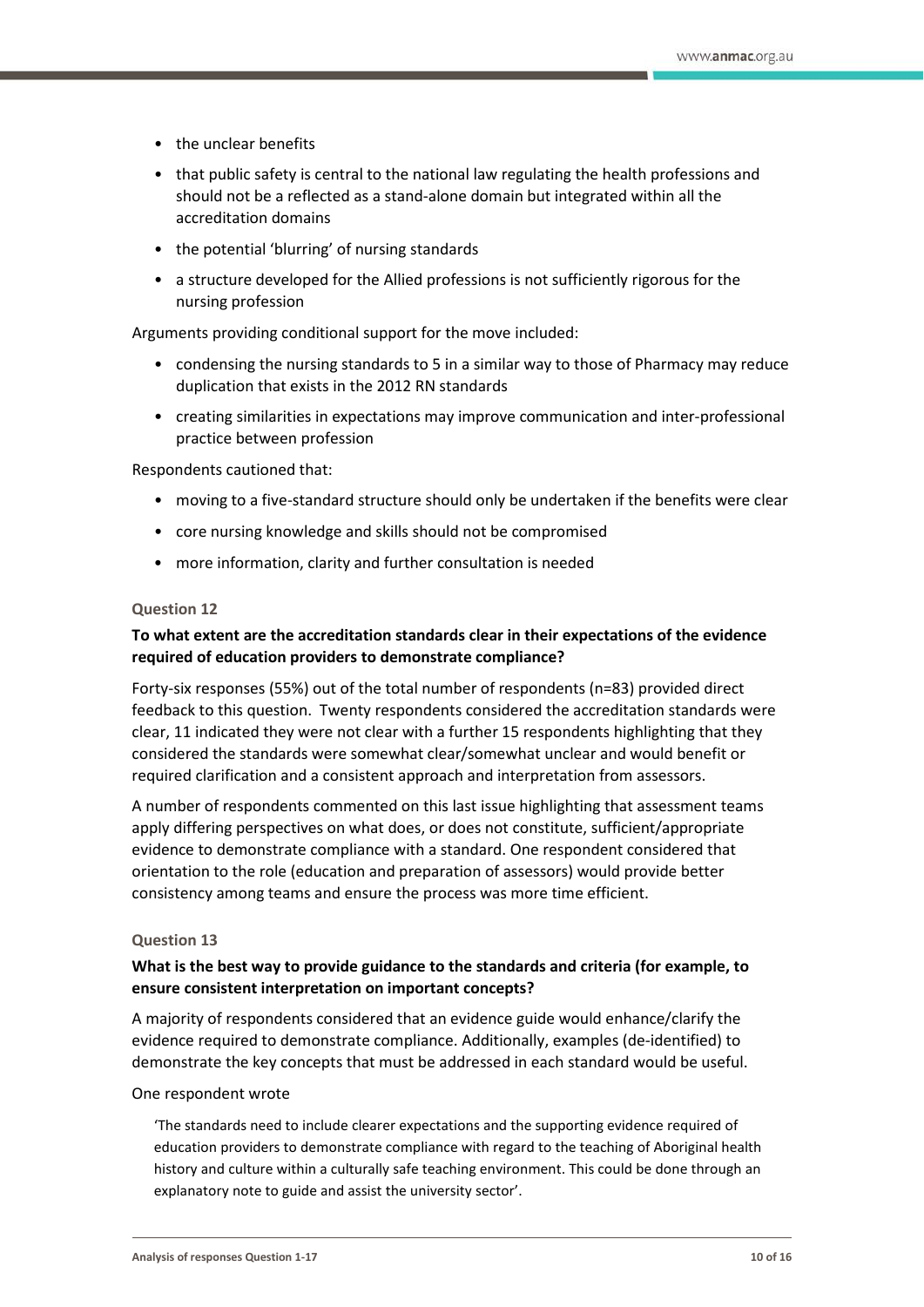#### Another respondent stated

'it would be essential that if an evidence guide was to be re-instated, the guide be publicly consulted on, with the same rigour as the accreditation standards '.

One respondent commented on the language used in the standards and highlighted that some words (quality, adequate, sufficient) are vague, open to interpretation and it is unclear how they might be measured.

Other suggestions to improve clarity included:

- the provision of a FAQ fact sheet
- a video of people discussing the issues that occur, why they are of concern and how to address them
- a list of 50 discrete psychomotor skills that an RN should competently perform
- the inclusion of minimum data requirements for each criterion together with the required evidence
- an expanded glossary with clear definitions
- templates if a particular format is required to present evidence
- the inclusion of KPI's

#### **Question 14**

### **Should there continue to be an input-based standard prescribing the minimum number of clinical practice hours to be completed?**

A total of 49 responses addressed this question. A majority of respondents agreed that there should continue to be an input-based standard prescribing the minimum number of clinical practice hours required to be completed in the registered nurse education program. Public safety was cited as a rationale for continuing to retain a minimum number of clinical practice hours. One respondent considered that the standard would be strengthened by the development of a contemporary list of clinical skills expected of a competent beginning practitioner. They argued that there are core nursing skills which are not necessarily covered by an outcome statement.

Two respondents did not agree that there should continue to be an input-based standard prescribing the minimum number of clinical practice hours. They argued that outcome-based standards demand a competency-based approach.

Five respondents were unsure about the need to stipulate clinical practice hours. They commented that there was a lack of robust evidence to support the current number of hours. One respondent commented

'An input or process-based element should only be utilised when there is robust evidence that is essential to the overarching quality assurance process….'

However, they went on to argue that without a stipulated number of hours' pressure could be brought to bear on nursing programs to reduce clinical practice hours to reduce costs. Alternatively, it was thought that utilising outcome –based standards could encourage the use of innovative technological and pedagogical advances such as simulation-based education and training.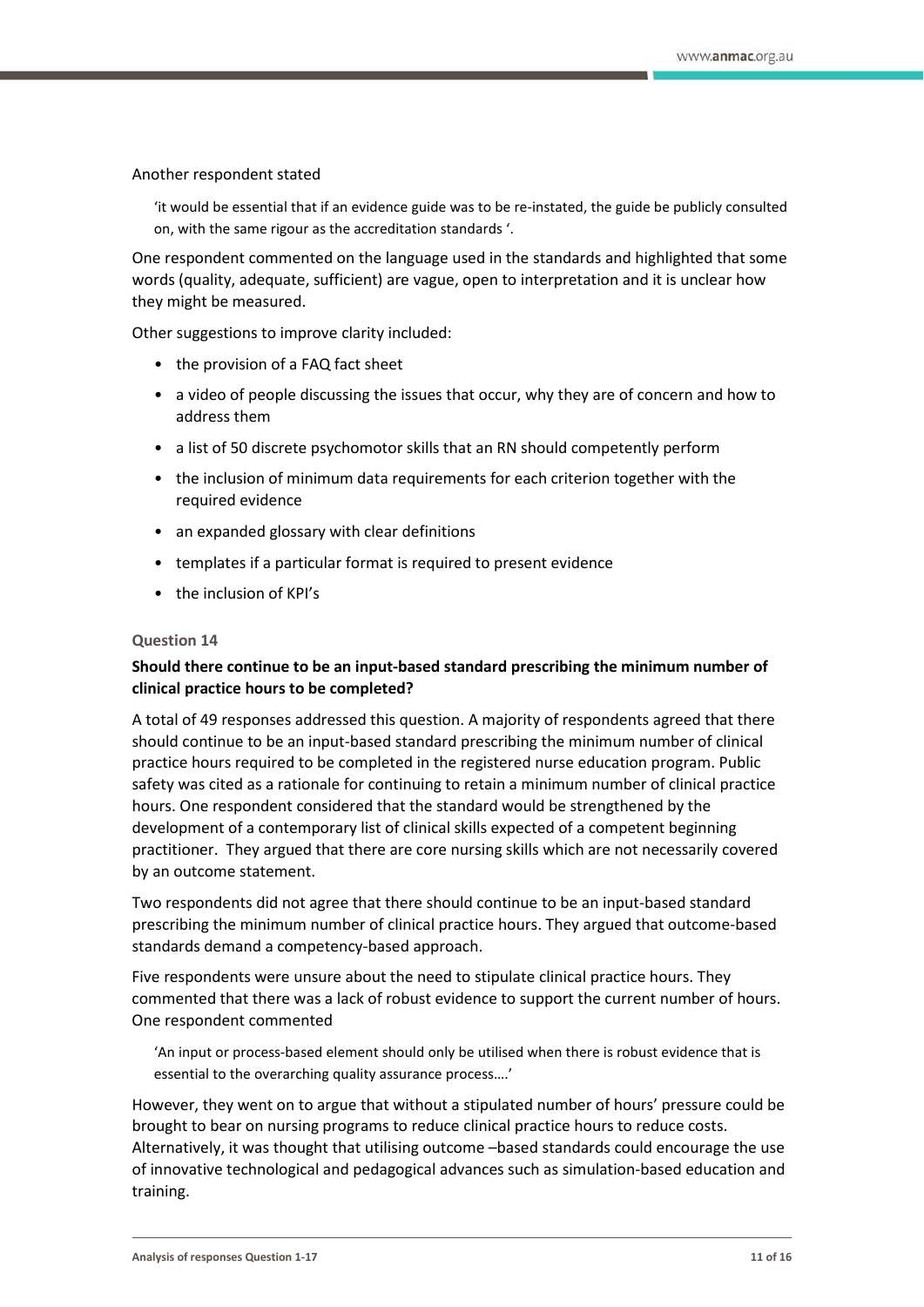Another respondent argued that the requirement for nursing students to demonstrate completion of a stipulated number of clinical practice hours irrespective of competency achievement was problematic and the focus should be on assessment and the evidence of robust assessment processes.

#### Question 15

**What changes are likely to occur in the role of the registered nurse in the next five years?**

#### **Question 16**

**How can the accreditation standards support the development of the role of the registered nurse to meet future health care requirements of individual and communities?** 

Forty-five responses (54%) out of the total number of respondents (n=83) provided feedback to questions 15 & 16.

#### **Question 17**

**Are there any other issues you would like considered that have not been discussed in this consultation paper?** 

#### **Stakeholder Response**

Overall, 25 respondents provided feedback to these questions. There was considerable overlap between the responses to questions 15, 16 & 17, therefore themes identified in the individual questions were combined to provide an overall picture. The following common themes were identified.

**Theme 1: Education for the future**

### **1.1 Curriculum Content**

In this theme respondents highlighted where nursing curricula needed to be strengthened as well as nominating additional subject matter considered essential for the RN of the future.

The knowledge and skills to lead, to manage change, and to innovate are crucial and must be included in the curriculum. Working with consumers and others in a multidisciplinary approach to providing care will continue to be essential. Curricula must demonstrate how graduates are prepared with transferable knowledge, skills and attitudes to transition into future advanced practice roles following PG education.

Global issues in health should be considered. Several respondents highlighted that climate change, health issues associated with environmental changes as well as disaster preparedness all require additional knowledge and skills. There also needs to be more emphasis on migrant and refugee health with a focus on women.

One respondent highlighted the need for nursing informatics competencies and directed the PRG's attention to useful documents including ANMF Nursing Informatics Competencies (2015), and ACN, HISA, NIA Nursing Informatics Position Statement (2017).

While expansion of roles is expected, respondents highlighted that 'the essentials of care (dignity, privacy, empathy, understanding, advocacy & speaking up for safety' must not be neglected.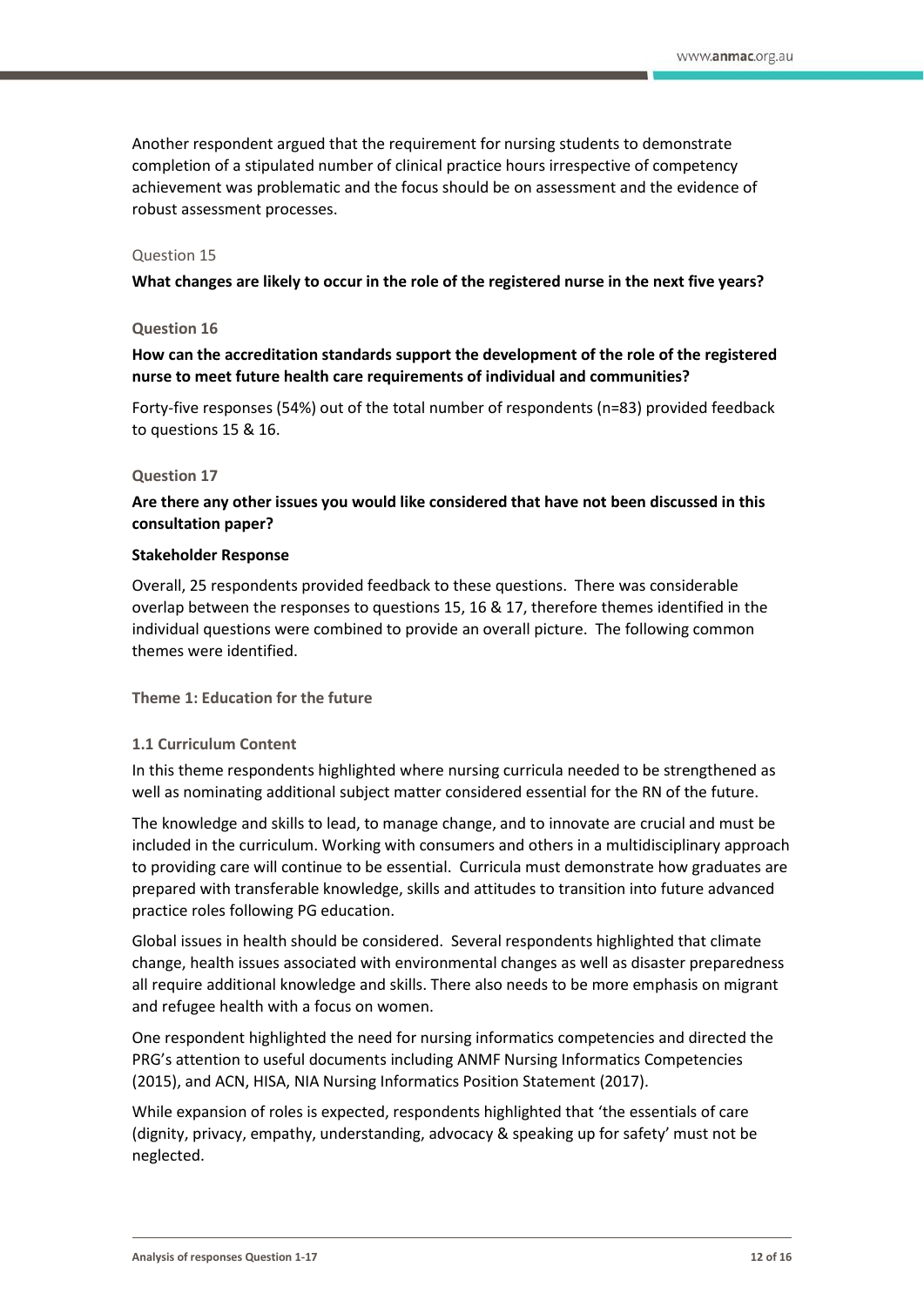Ensuring nurses were appropriately prepared to fulfil the expanded role of prescribing under protocol by consolidating and expanding knowledge and skills in relation to pharmacotherapeutics was highlighted as crucial.

One respondent considered the current curriculum was heavily competency based and should be more flexible.

### **1.2 Aboriginal and Torres Strait Islander Issues**

Several responses explored issues in relation to Aboriginal and/or Torres Strait Islander people.

The need for action to embed cultural safety training (students, teachers & clinical preceptors) in all aspects of nursing and midwifery education and practice was emphasised. Recommended uptake of the Nursing and Midwifery Aboriginal and Torres Strait Health Curriculum Framework (2017) by all Schools of Nursing and Midwifery was recommended. It was considered that there was a need to develop a national benchmark for high quality cultural safety training, together with an assessment process by suitably qualified people.

Ensuring that clinical placements were culturally safe was a priority. Evidence was presented that Aboriginal and Torres Strait nursing students and educators experience unacceptable levels of racist comments and behaviours from fellow students and some staff.

#### One respondent considered that

'universities should have a choice as to whether or not indigenous health is stand-alone subject/unit/course or spread across the degree'

### **1.3 Entry to practice**

The prospect of a 4-year degree was raised. Several responses highlighted that role changes, role additions (nurse sedationists, care leaders/co-ordinators, nurse proceduralists, nurse prescribers), technological change, new models of care, expanded scope of practice, leadership and delegation skills, as well as enhanced research skills necessitate a change to a 4-year degree for entry to practice nursing education. Two respondents advocated consideration of a master's level (AQF 9) entry to practice with Commonwealth supported places.

### **1.4 Changing roles**

Role change, role expansion, new and emerging roles not envisaged at this time and the need to prepare nurses for a future that is rapidly changing as a constant thread in the responses. One respondent posed the question

'how can registered nurses be prepared to respond to whatever environment or context they may be required to practice within and the changing nature of the multidisciplinary team which may include professionals outside the traditional team e.g. data analysts or business information specialists'.

Some responses represented polarised views in relation to the future skilling of nurses.

'Nurses need to be skilled in caring for people who are acutely ill' and 'experience in non-acute area is not appropriate

versus

'Nurses need to be more broadly skilled in primary health care, mental health, community health'.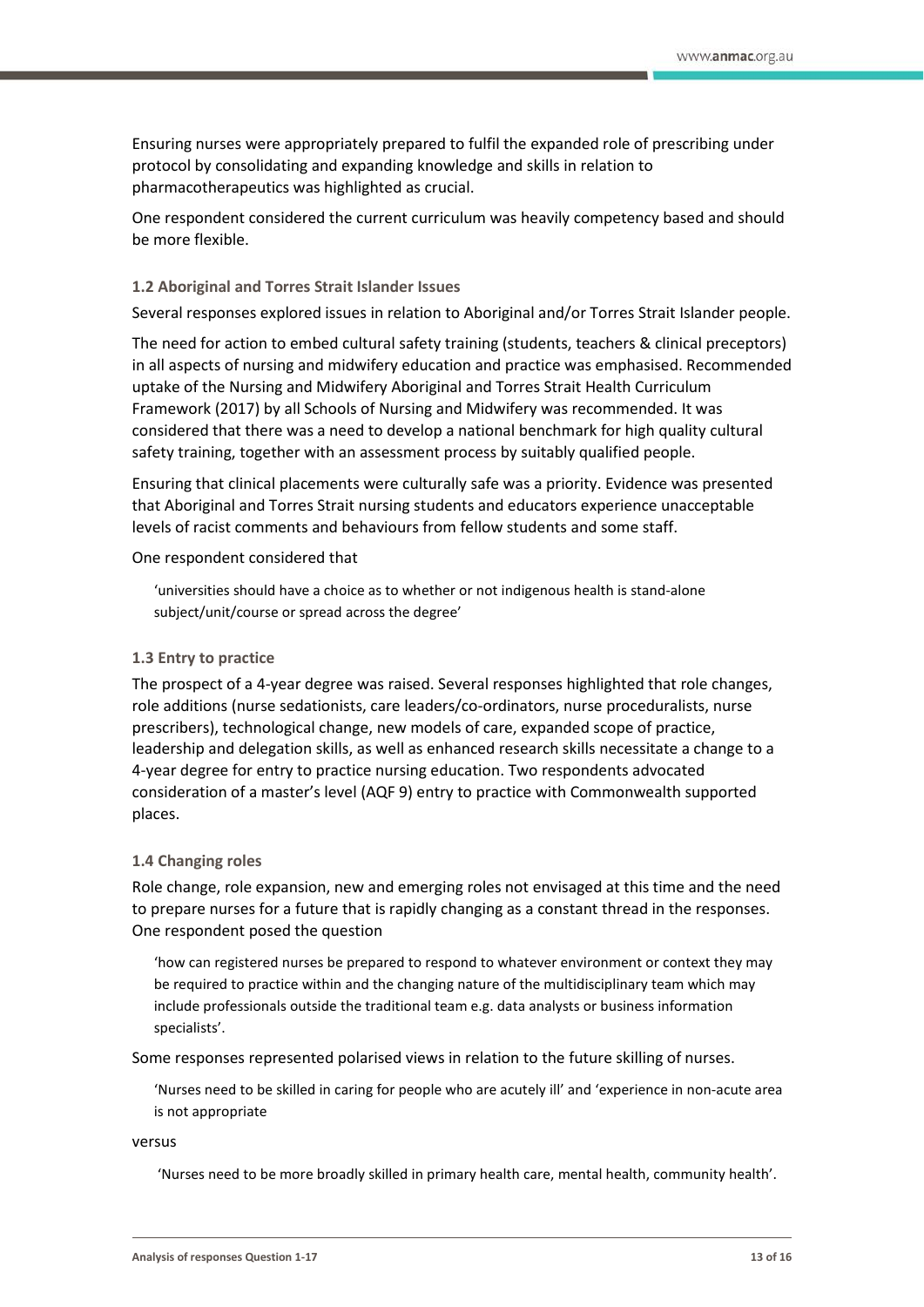Other respondents also highlighted the need for nurses to have exposure to experience in mental health, particularly as 'four out of every five people living with mental illness have coexisting physical disease compared to the general population.'

The future need for nurses to prescribe under protocol was identified consistently in the responses.

### **Theme 2: Technological Capacity**

Technological change and the need for nurses to be prepared to use digital technology in the provision of care was a constant theme. One submission highlighted the need for *'accreditation standards to address the fundamental requirement of all programs to address digital technology in the delivery of care'.* Clear objectives for the health workforce (to be achieved by 2022) are outlined i[n The National Digital Health Strategy.](https://www.digitalhealth.gov.au/about-the-agency/publications/australias-national-digital-health-strategy) Feedback from a survey regarding the readiness of nurses to engage with digital health, currently being undertaken in Qld, will be available for the PRG to review when completed.

One respondent highlighted the need for nursing informatics competencies and directed the PRG's attention to useful documents including ANMF Nursing Informatics Competencies (2015), and ACN, HISA, NIA Nursing Informatics Position Statement (2017).

#### **Theme 3: Workforce Implications**

#### **3.1 Role changes**

Role expansion, new roles, increasing autonomy and changes to the RN scope of practice were consistent across a number of responses.

### **3.2 Models of Care**

Two responses presented differing views of the nurse's role into the future; that of the nurse as a direct caregiver as opposed to the nurse who directs care by others and the need for associated skills in delegating and managing ENs and unregulated health workers.

One respondent advocated for increased capacity to grow nurse-led models of care in primary and community health context. Team based nursing was also highlighted as a useful model of care for which nurses need to be prepared.

#### **3.3 Quality of Clinical Placements/Clinical Issues**

The need for clinical experiences in a variety of settings (acute, mental health, primary care settings) was a constant thread in the responses. Additionally, it was felt that international clinical placement hours should also be included as a component of the required number of clinical hours.

#### Another respondent argued

'Quality simulation needs to be considered as a replacement for clinical hours considering the increasing number of students and limited quality placement opportunities. '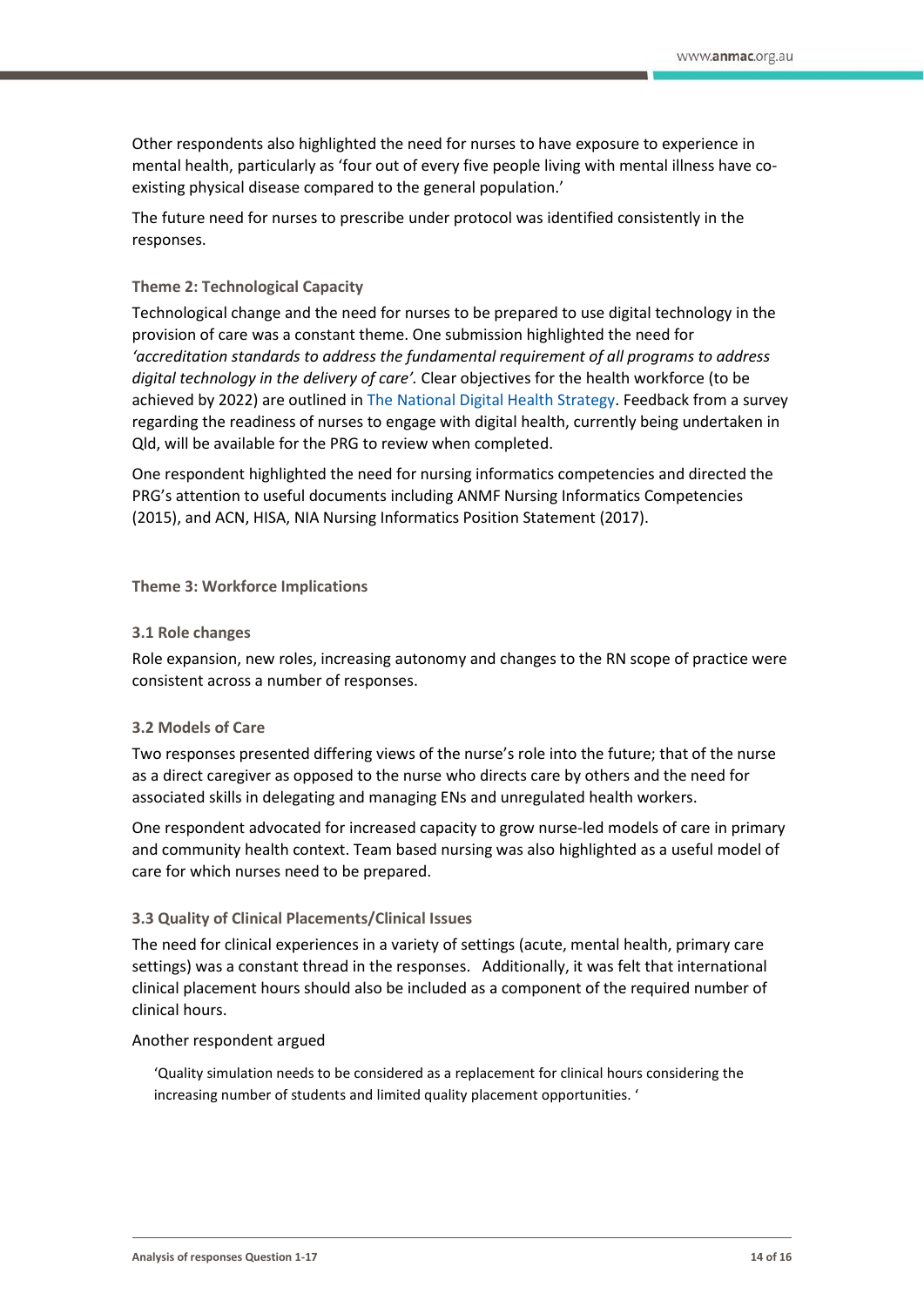#### **Theme 4: Standards**

Respondents considered that standards should be aspirational, flexible enough to build capacity while at the same time true to their purpose to protect the health and safety of the Australian community. Individual responses are outlined below.

The standards need to build capacity in graduates for the future. Leadership, innovation, creative intelligence and emotional intelligence need to be built into registered nurse programs and this needs to come from the standards.

Standards need to be Integrated with NMBA professional practice standards, the code of ethics, and the code of conduct.

The registered nurse accreditation standards 'should make explicit reference to the National Safety and Quality Health Service (NSQHS) Standards. Explicit referencing of the standards will promote alignment of the curriculum content on safety and quality with the requirements Australian health services. Alignment will assist to support quality improvement in the clinical learning environment'.

'the absence of a clearly articulated set of patient safety competency statements for nursing students has been a challenge to curriculum development, teaching and student assessment.' The level of detail required for curriculum development or student assessment is limited. Proposed use of the Patient Safety Competency Framework which has been mapped to the NSQHS and NMBA RN Standards for practice.'

'(It is) essential for curricula and accreditation standards to align in an outcome-based approach. Assessment procedures for students must also align with outcome-based approaches adopted in curricula and in the accreditation standards to ensure the expectations for student nurse performance are effectively met.'

'Necessary to ensure standards adequately cover pharmacotherapeutics to support RN's utilising standing orders, protocol prescribing arrangements and nurse-initiated medicines.'

One respondent cautioned against setting entry standards for nursing education programs (ATAR scores & personal attributes tests) on the basis that

'strict entry scores are not a good indicator of which students will be successful nurses. They argued that 'universities should be able to set their own entry standards as the accreditation process will ensure that they demonstrate they produce safe, efficient, effective nursing graduates.'

One respondent considered that the designers of the standards needed to be more involved with industry and seek feedback for validity.

#### **Theme 5: ANMAC Processes**

Some respondents commented on ANMAC processes. The comments included:

Reference to unrealistic timelines for Education Providers to provide information to ANMAC following request for further information/clarification.

The need for formal inclusion of teach-out/teach-in arrangements in accreditation approval.

#### One respondent stated

'There is a need to drive greater consistency between education providers in relation to assessment, reporting methods, performance appraisals educational tools. Greater consistency would better support continual improvement, quality clinical placements and health service engagement. Greater consistency would enable prospective students to better compare courses and higher education